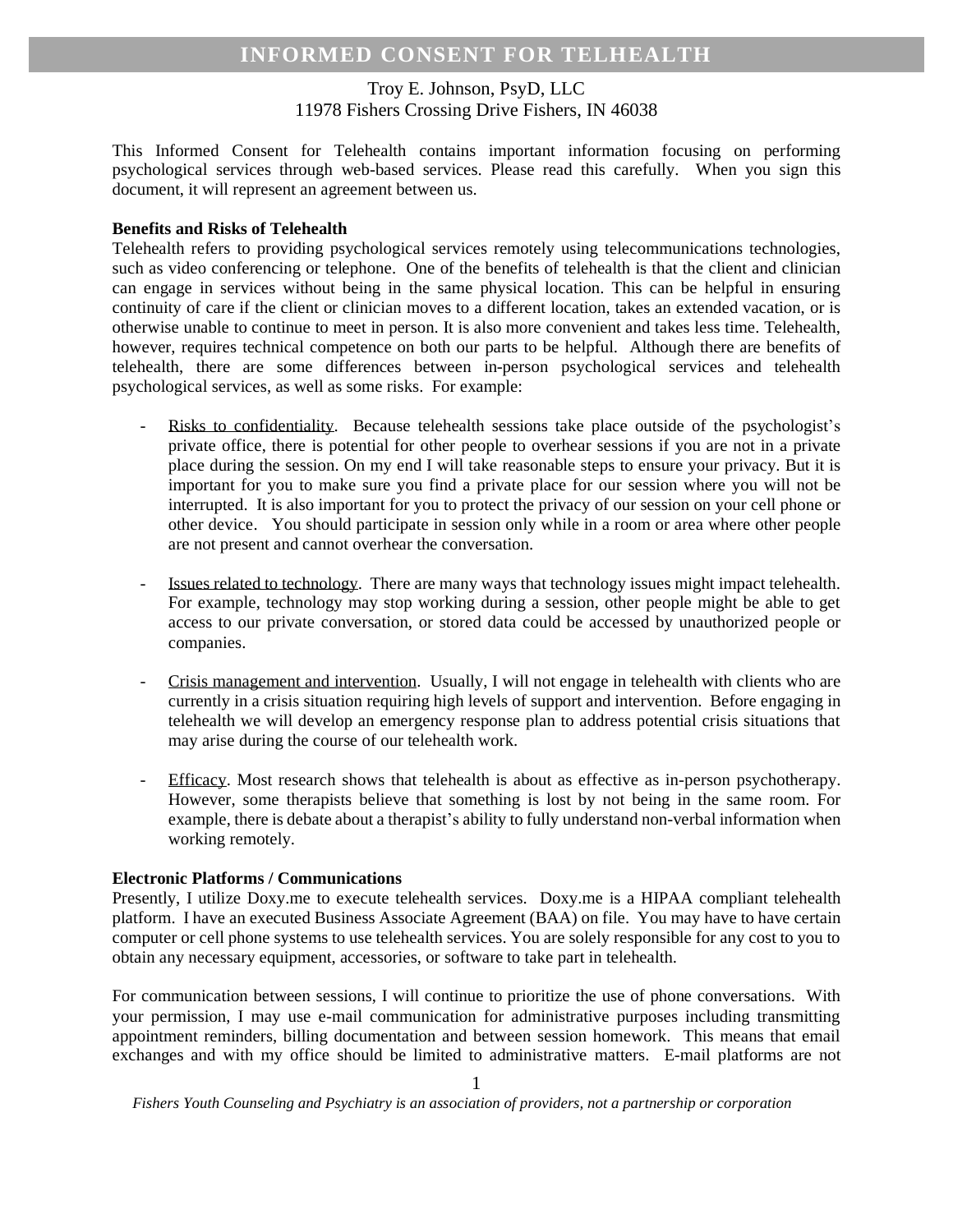# **INFORMED CONSENT FOR TELHEALTH**

## Troy E. Johnson, PsyD, LLC

# 11978 Fishers Crossing Drive Fishers, IN 46038

typically encrypted and I cannot guarantee the confidentiality of any information communicated by email. Therefore, I will not discuss any clinical information by email or text and prefer that you do not either. Also, I do not regularly check my email, nor do I respond immediately, so these methods **should not** be used if there is an emergency.

Treatment is most effective when clinical discussions occur at your regularly scheduled sessions. But if an urgent issue arises, you should feel free to attempt to reach me by phone. I will try to return your call within 48 hours except on weekends and holidays. If you are unable to reach me and feel that you cannot wait for me to return your call, contact your family physician or the nearest emergency room and ask for the psychologist or psychiatrist on call. If I will be unavailable for an extended time, I will provide you with the name of a colleague to contact in my absence if necessary.

### **Confidentiality**

I have a legal and ethical responsibility to make my best efforts to protect all communications that are a part of our telehealth. However, the nature of electronic communications technologies is such that I cannot guarantee that our communications will be kept confidential or that other people may not gain access to our communications. I will try to use updated encryption methods, firewalls, and back-up systems to help keep your information private, but there is a risk that our electronic communications may be compromised, unsecured, or accessed by others. You should also take reasonable steps to ensure the security of our communications (for example, only using secure networks for telehealth sessions and having passwords to protect the device you use for telehealth).

The extent of confidentiality and the exceptions to confidentiality that I outlined in my Informed Consent still apply in telepsychology. Please let me know if you have any questions about exceptions to confidentiality.

#### **Appropriateness of Telepsychology**

From time to time, we may schedule in-person sessions to "check-in" with one another. I will let you know if I decide that telehealth is no longer the most appropriate form of treatment for you. We will discuss options of engaging in in-person counseling or referrals to another professional in your location who can provide appropriate services.

## **Emergencies and Technology**

Assessing and evaluating threats and other emergencies can be more difficult when conducting telehealth than in traditional in-person therapy. To address some of these difficulties, we will create an emergency plan before engaging in telehealth services. I will ask you to identify an emergency contact person who is near your location and who I will contact in the event of a crisis or emergency to assist in addressing the situation. I will ask that you sign a separate authorization form allowing me to contact your emergency contact person as needed during such a crisis or emergency. In the case of my youth clientele, this person is typically a guardian and a separate authorization is not needed.

If the session is interrupted for any reason, such as the technological connection fails, and you are having an emergency, do not call me back; instead, call 911, *the crisis department at Community Health Network (317.621.5700)]*, or go to your nearest emergency room. Call me back after you have called or obtained emergency services.

If the session is interrupted and you are not having an emergency, disconnect from the session and I will wait two (2) minutes and then re-contact you via the telehealth platform on which we agreed to conduct

*Fishers Youth Counseling and Psychiatry is an association of providers, not a partnership or corporation*